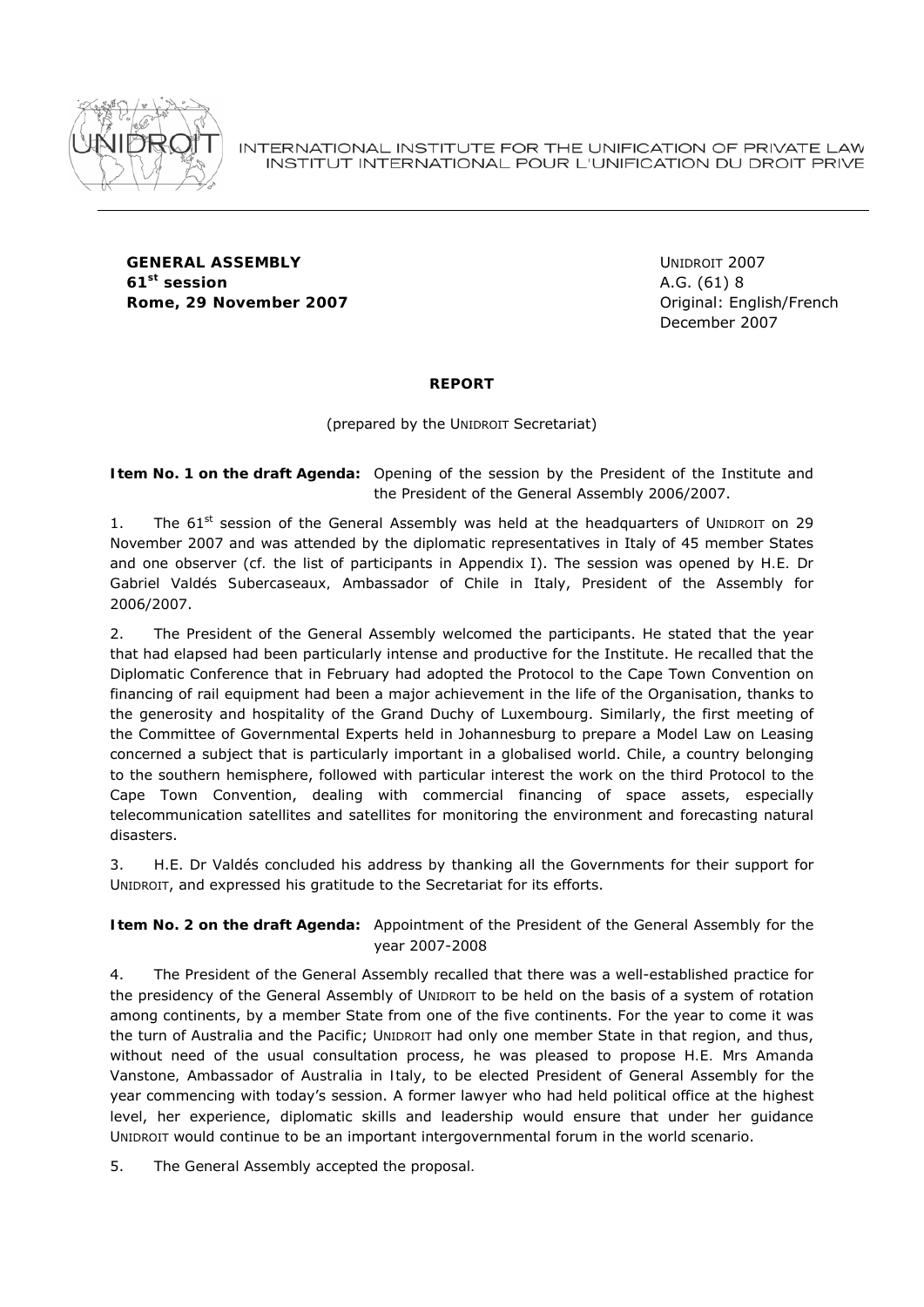### **Item No. 3 on the draft Agenda:** Adoption of the Agenda (A.G. (61) 1 rev.)

6. Taking the chair, *Ambassador Vanstone* expressed her delight at the opportunity to chair the General Assembly at its 61<sup>st</sup> session and to co-operate with member Governments' representatives and the Institute's Secretariat during the coming year.

7. The *President of the General Assembly* proposed the adoption of the draft Agenda.

8. *The draft Agenda was adopted as proposed (it is reproduced in Appendix II).*

**Item No. 4 on the Agenda:** Statement regarding the Organisation's activity in 2007 and the implementation of the Strategic Plan (A.G. (61) 2)

9. Before introducing this item, the *Secretary-General* welcomed the representatives of the member States on his own behalf and also on behalf of the *President of UNIDROIT, Mr B. Libonati*, who was unable to attend. The President of UNIDROIT had transmitted his address, a copy of which had been distributed to all the participants; the Secretary-General gave a brief outline of its content.

10. In his address *the President of UNIDROIT* stated that he sincerely regretted that a sudden indisposition had made it impossible for him to participate in the session. He welcomed the participants and thanked them for their presence. He expressed his particular gratitude to the Government of the Grand-Duchy of Luxembourg, for having hosted the Diplomatic Conference which adopted the Rail Protocol to the Cape Town Convention, the Government of South Africa, for having hosted the first Committee of Governmental experts for the adoption of the Model Law on Leasing as well as the Governments of Switzerland and, again, Luxembourg for having provided the funding for the Ougadougou colloquium for the presentation of the draft Uniform Act on contract law for OHADA member States. He then expressed his profound gratitude to H.E. Ambassador Valdés who, in his capacity as President of the General Assembly in the year 2006/2007, had given his advice and support, both essential to the work of the Institute, and he concluded by wishing the Assembly every possible success in its deliberations.

11. In introducing this item, the *Secretary-General* focused on the extra-ordinary cumulation of events in the year to come (election of a new Governing Council, adoption of the new triennial Work Programme and appointment of a new Secretary-General) and the ensuing top priority for completing as much outstanding work as possible by the end of the third quarter of 2008.

12. With respect to those items which had been finalised or which were progressing on schedule, he reiterated the expression of the Organisation's gratitude to the Government of the Grand Duchy of Luxembourg for engaging forcefully in the preparation of and for hosting the Diplomatic Conference that adopted the Luxembourg Protocol to the Cape Town Convention on secured rail financing.

- Likewise, the text of the draft Convention on Intermediated Securities, as finalised by a fourth session of a Committee of governmental experts held in May, had been approved by the Governing Council and transmitted to a Diplomatic Conference for adoption. The Diplomatic Conference would be held, at the invitation of the Government of Switzerland, in Geneva from 1 to 13 September 2008.

- Following the very successful first session of a Committee of governmental experts for the preparation of a Model Law on leasing, held thanks to the support of the Government of South Africa from 7 to 10 May 2007 in Johannesburg; a second session would be held, probably in March 2008, in Oman. This would enable the Institute to lay the text before the General Assembly, for adoption, in late summer or early autumn.

- The Working Group for the preparation of five additional chapters of the UNIDROIT Principles of International Commercial Contracts (hereinafter UPICC) had held its second session from 4 to 8 June 2007 and was confident to finalise its work, as planned, by 2009/10.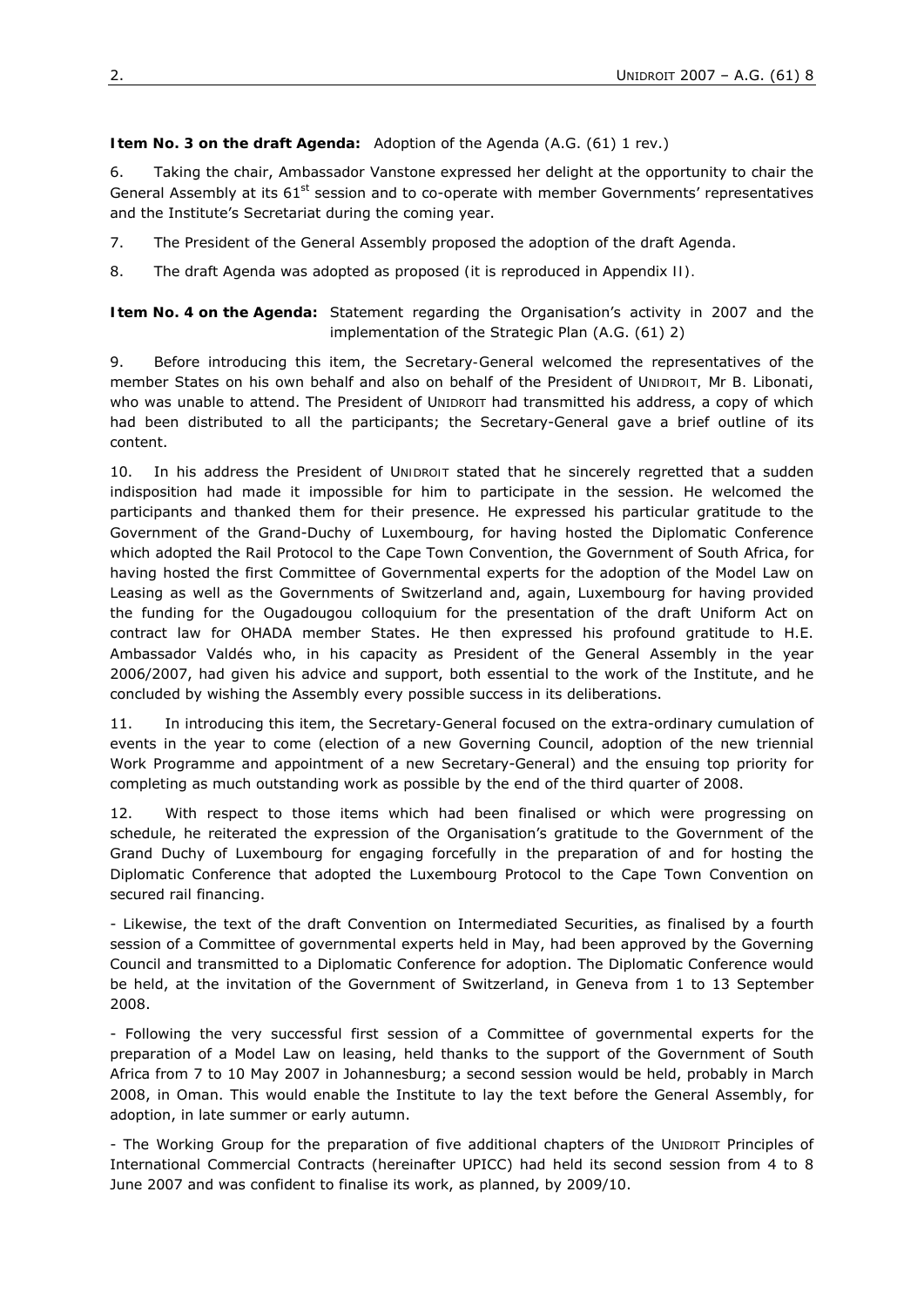13. With respect to the only item where work was behind schedule, i.e. the preliminary draft Protocol to the Cape Town Convention on Matters specific to Space Assets, the Secretary-General referred the Assembly to a brief up-date which the Deputy Secretary-General *Mr Martin Stanford* would give under agenda item 5.

14. The Secretary-General suggested that, in light of the status of work, two conclusions for the preparation of the next triennial Work Programme (2009-2011) appeared to be in order. First, it had been a wise decision of the Institute's organs to focus during the 2006-2008 period on a few projects which had proved to be manageable and whose finalisation gave welcome manoeuvring space for the up-coming triennium. Second, it would be advisable to move forward in very select areas (such as credit, finance and capital market transactions, the development of reliable commercial law bases for the employment of new technologies, transactions in regulated industries as well as general contract law) where Governments and industry had come to trust UNIDROIT's specific expertise and the usefulness of its flexible working methods. In this connection, the Secretary-General mentioned that representatives of the financial services industry had already sought a first round of an exchange of views with the Secretariat. The document inviting Governments, international Organisations, research institutions and individual scholars, trade associations and the Institute's correspondents to submit proposals and comments regarding future work was being prepared and would be sent out in early January.

15. As regards the promotion, implementation and monitoring of adopted instruments, the Secretary-General focused on the Cape Town system on the one hand and, on the other hand, the UPICC. The success of the former – there were now 20 Contracting States to the Convention – was largely due to the huge amount of time which the officer in charge of the depositary functions was investing in counselling interested Governments at the stage when the decisions regarding appropriate declarations were made and the ratification documents prepared. The Preparatory Commission, the nucleus of the future Supervisory Authority for the international registry established under the Luxembourg Protocol, was currently finalising the Request for Proposals as well as the Regulations governing the international registry, and the international tender process for the selection of the registry's operator would commence shortly.

16. With respect to the UPICC, the spotlight had clearly been on the colloquium devoted to the draft Uniform Act on contract law for OHADA member States, prepared on the basis of the Principles by Professor Marcel Fontaine. Held from 15 to 17 November in Ouagadougou (Burkina Faso), it had provided the stage for in-depth discussions of the draft for some 250 scholars, practitioners and representatives of development banks and other international Organisations. All participants as well as the Government of Burkina Faso had expressed their appreciation for this so far unparalleled exercise in commercial law reform in the region, and the Secretary-General reiterated the Institute's and the participants' expression of gratitude to the Governments of Switzerland and Luxembourg for their generous financial support.

17. Turning to the Institute's research and outreach resources, the Secretary-General emphasized the Library's and the Uniform Law Review's centrality to its mission. The financial means at the library's disposal, for all practical purposes frozen for a number of years, did not match the demand (2,400 users from 22 countries) in particular from researchers and government officials from developing countries and transition economies. The Uniform Law Review had undergone some organisational changes aimed at reducing production costs. While the activities of UNIDROIT's sister Organisations (Hague Conference on Private International and UNCITRAL) were now reported on by authors from the two Organisations' staff, UNIDROIT's own projects were to feature more prominently in special issues planned for 2007/2008. In concluding his report on this field of activities, the Secretary-General drew the Assembly's attention to a new type of cooperation agreement which was currently being discussed with the law school of Kyushu University in Fukuoka (Japan): hopefully supported by the Japan Society for the Promotion of Science (JSPS), postgraduate students from developing countries would include in their curricula internships with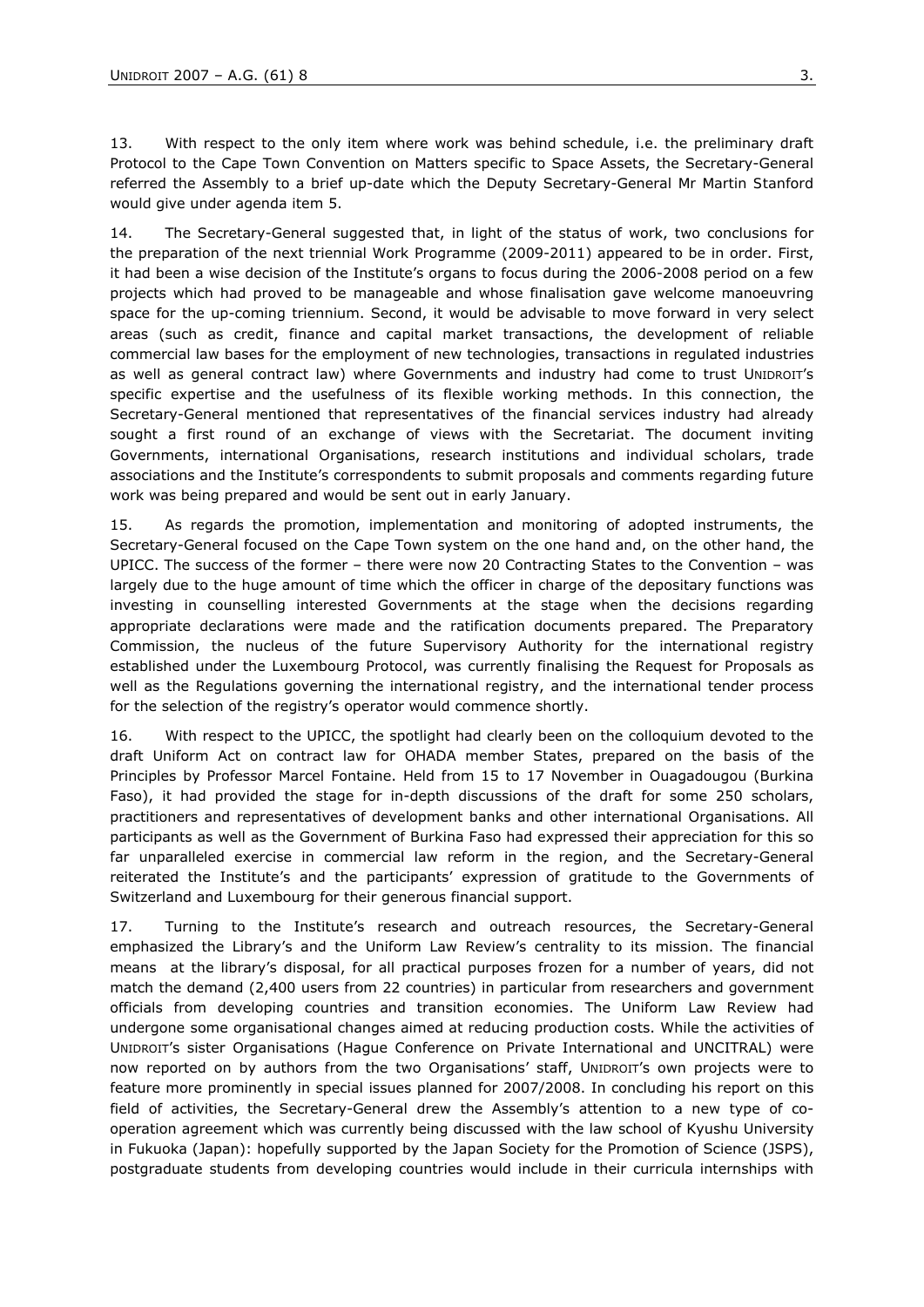intergovernmental Organisations such as UNIDROIT, WIPO and others. During his visit to Chile the Secretary-General had been approached by two top institutions with a view to exploring the possibility to develop similar schemes for co-operation.

18. Passing on to a brief overview of activities and contacts designed to strengthen the relationship with member States and to broaden the Organisation's membership, the Secretary-General highlighted his visits to Chile and Turkey. Both in Santiago and in Ankara he had met Government officials (in Chile also the Senate's Foreign Relations Committee), airlines, rail operators, financial institutions and other selected groups of stakeholders in UNIDROIT work invited by the national chambers of commerce. As regards recruitment of new member States, the Secretariat had received encouraging news from Indonesia, Vietnam and the Kingdom of Saudi Arabia.

19. The *President of the General Assembly* thanked the Secretary-General for his statement. No desire to commenting on the document or the oral presentation having been expressed, the President asked the Assembly for its views as regards confirmation or change of the priority status currently assigned to the various projects and activities.

20. *The General Assembly adopted the document, agreed with the procedural proposal to take all items listed in Document A.G.(61)2 en bloc and confirmed the priority status assigned, as indicated in the document.* 

**Item No. 5 on the Agenda:** Presentation of the state of affairs regarding two of the projects in progress:

(a) Presentation of the draft Convention on Intermediated Securities

21. *Mr Thomas Keijser (UNIDROIT Secretariat)* illustrated the content of the draft Convention on Substantive Rules regarding Intermediated Securities. He recalled that, after the fourth session of the Committee of Governmental experts held in Rome from 21 to 25 May 2007, the Governing Council had considered the draft Convention mature for its submission to a Diplomatic Conference, which was to be held in Geneva at the invitation of the Government of Switzerland from 1 to 13 September 2008.

22. Mr Keijser illustrated the issues addressed in the draft Convention and explained its structure, indicating that its main objectives were the cross-border compatibility of the different legal systems, the better protection of market participants and of the financial system itself, and gains in economic efficiency. The Secretariat was currently drafting the Explanatory Report to the draft Convention, which would be ready by mid January 2008; and preparatory work was also being carried out by three Working Groups created by the Committee of Governmental experts.

23. The complete presentation made by Mr Keijser would be posted on the Institute website (reserved area for the Governments of member States).

24. The *representative of Switzerland* expressed the appreciation of its Government for the draft Convention on the Intermediated Securities, which is fully compatible with the Hague Convention on the Intermediated Securities that the Government of Switzerland signed in July 2006; he stated that the Government of Switzerland will therefore be particularly pleased to host the Diplomatic Conference for the adoption of the draft Convention.

> (b) Update on procedural issues regarding the draft Space Protocol to the Cape Town Convention

25. *Mr Martin Stanford (Deputy Secretary-General of UNIDROIT)* reported on the current state of play regarding the Institute's project for the establishment of a Protocol to the Cape Town Convention on commercial space financing. This project had had rather chequered progress, essentially as a result of the 15 months during which he had been acting as Acting Deputy Secretary-General and had thus been obliged to give absolute priority to administrative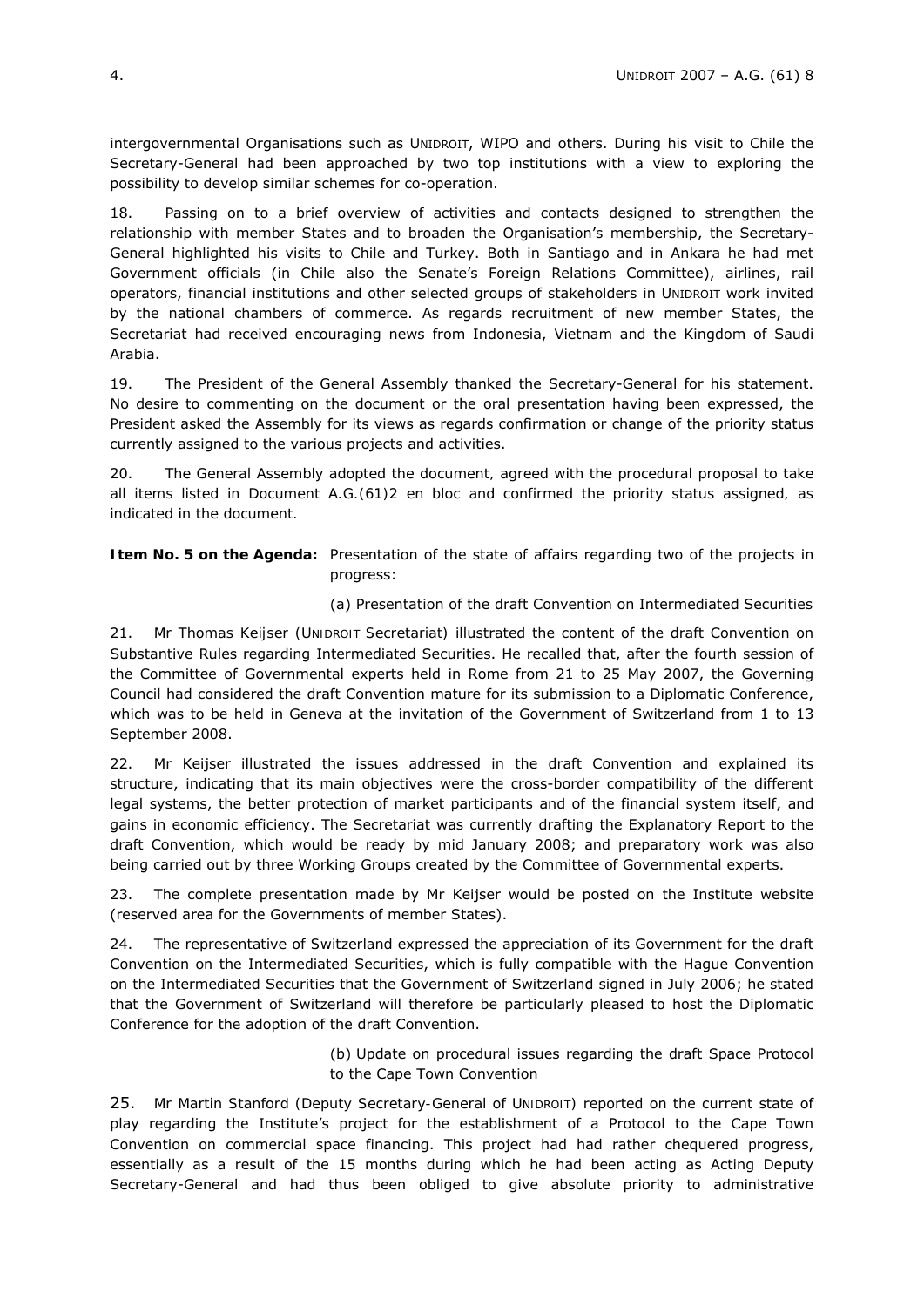responsibilities. Since January 2006, however, he had devoted every effort to revitalising this project and believed that, as a result of the thorough intersessional work carried out over the previous 18 months, the Secretariat was well on track to ensuring the successful completion of yet another Protocol to the Cape Town Convention within a reasonable time.

During this time the Secretariat had essentially been dealing with the key problems left open since the last session of the UNIDROIT Committee of governmental experts. This had not been made any easier by the fact that only a very small number of Governments had responded to the requests for additional information issued by the Chairman of the Committee on these issues at the conclusion of the last session. Rather than sending out even more reminders to Governments, the Secretariat had adopted the strategy of organising two Government/industry meetings, first, to clarify the issues needing to be addressed and the most appropriate means of doing this, in particular with industry input, and, secondly, to review the results of the work done on addressing these key issues. Given the importance of ensuring a workable end-product, from the point of view of both Government and industry, the Secretariat had considered it at all times essential to ensure the participation in this work of a representative cross-section of both Governments and industry.

It had been encouraging to witness the significant support pledged to this process by leading industry players. The first intersessional meeting was hosted by the Royal Bank of Scotland in London in April 2006 and the second by a leading law firm Milbank Tweed Hadley & McCloy in New York in June 2007. Representatives of all the key sectors of the space industry, whether manufacturers, operators, financial institutions or insurers, participated actively in all stages of this work, taking a full part in both meetings and the preparatory work for them.

On the key outstanding issues the Secretariat had consulted industry, and in particular financial institutions, to complement the limited responses it had received from Governments. These consultations had provided the backbone of the proposals that the Secretariat had put to the New York meeting.

In particular, it emerged from the Secretariat's inquiry into the question of the most suitable criteria to be employed for the identification of space assets - of fundamental importance for the future international registration system - that there was a significant body of opinion of the view that it would be appropriate to consider narrowing the sphere of application of the preliminary draft Protocol with a view to ensuring early completion. Hitherto the Secretariat had taken the view that, while preparing what would in effect be a blueprint for the future of commercial space financing, it made sense to embrace as many likely developments in the field of commercial space activities as possible; for instance, the current version of the preliminary draft Protocol referred to assets manufactured or assembled in space and, whilst everyone was familiar with the prospects for such activity in the not too distant future, this was, nevertheless, not something that was currently the subject of commercial financing. Likewise, the current draft covered not only satellites after launch but also satellites in their pre-launch phase, a phase in which commercial financing was extremely important but something which perhaps complicated the equation more than was desirable vis-àvis national law if the intention was to try to complete the project as expeditiously as possible. For these and other reasons, the conclusion of the Secretariat's inquiry was that it would be wise to concentrate more or less on the satellite itself, which, all were agreed, probably represented 90% of the space assets at present subject to commercial financing.

There was general consensus in New York as regards the importance of building broader consensus around the provisional conclusions reached during the intersessional negotiations on the key outstanding issues, both among Governments and within industry. If the Secretariat were to be able to move relatively quickly to completion of the project once the Committee of governmental experts was reconvened, then it was essential to broaden the consensus reached among the key players that participated in the intersessional work in such a way as to ensure that other players serving on the Committee did not see fit to hold up the process.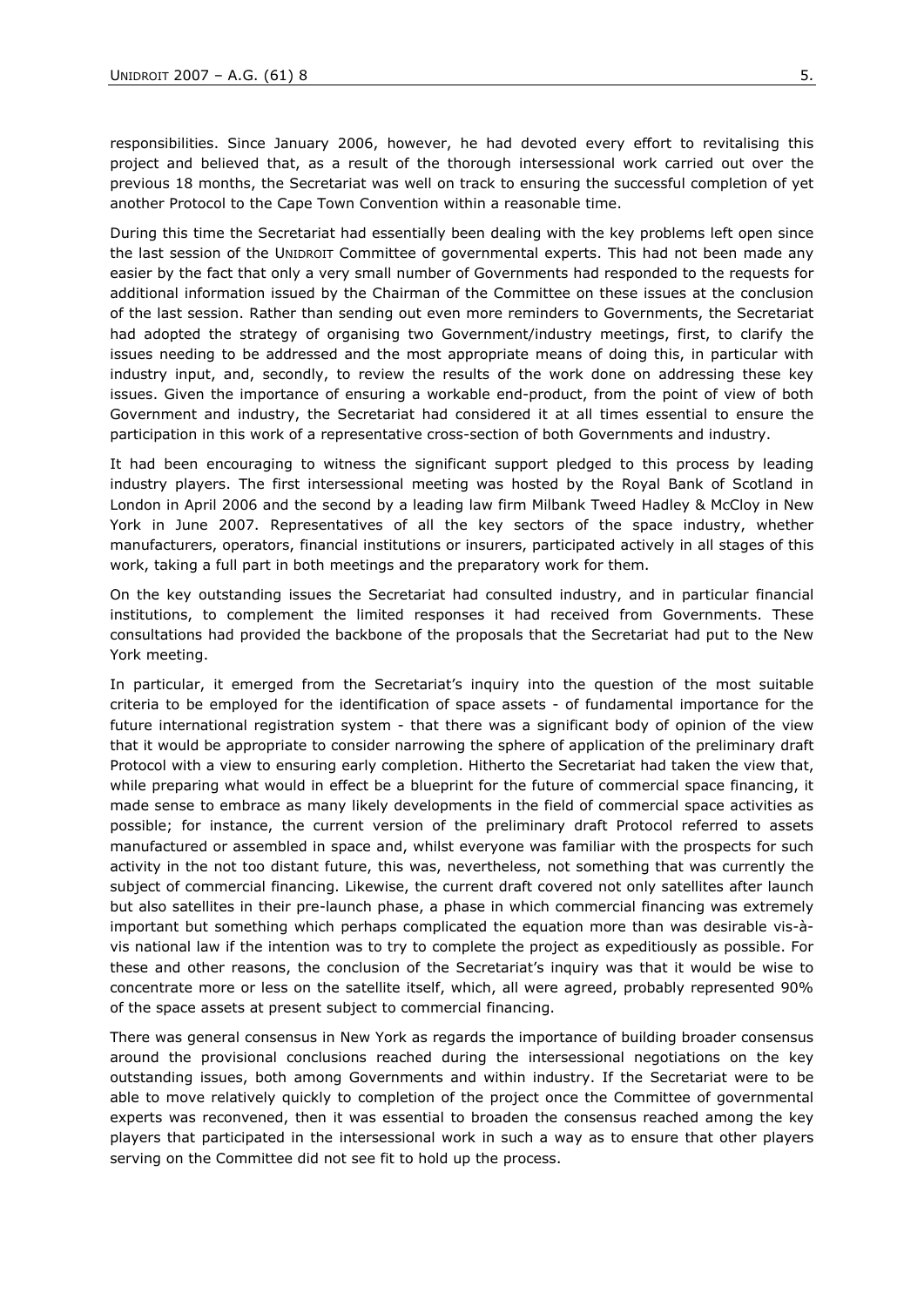After wide-ranging consultation with key Government and industry players, the Secretariat had, therefore, decided to establish a steering committee, open to representatives of both key Governments and key industry players (very much along the lines of the successful working method established during the intersessional negotiations), to streamline the way forward to the resumption of full intergovernmental negotiations by drawing the necessary conclusions from the intersessional negotiations, through the drawing up of a new alternative draft, and by seeking to build broad consensus around the conclusions to be embodied in this new draft.

Both the U.K. Foundation for international uniform law and the German Space Agency had generously agreed to pledge extra-budgetary resources to assist the Secretariat in realising this programme and the Government of Germany had kindly also offered to host a short meeting of the Steering Committee in Berlin in Spring 2008 to review the work done since the New York meeting, in particular the new alternative draft. The intention would then be to reconvene the Committee of governmental experts to complete a draft Protocol capable of being laid before the diplomatic Conference of adoption that the representative of the Government of the Russian Federation had kindly announced at the  $60<sup>th</sup>$  session of the General Assembly that his Authorities would be considering hosting.

In conclusion, the Secretariat was most definitely back on track with this ambitious project, thanks to the loyal and generous support of those Government and industry players prepared to see the landmark contribution that it stood to make to the development of international space law and the opening of new markets for commercial space financing in the developing world. In particular, he submitted that the Secretariat had identified and taken the steps necessary to ensure its completion as speedily as possible, consonant with the achievement of a commercially viable instrument that Governments of every complexion would be able to accept. The Secretariat, therefore, proposed that this project continue to enjoy the high level of priority on the UNIDROIT Work Programme confirmed at the  $60<sup>th</sup>$  session of the General Assembly, as moreover recommended at the 86<sup>th</sup> session of the Governing Council.

26. The *representative of Germany* stated that her Government and the German space industry had a strong interest in the project and strongly supported the continuation of the work and its rapid completion.

27. The *representative of Portugal*, in Portugal's capacity as president of the European Union, read out a statement of the Czech Republic, expressing the appreciation of the Czech Republic for the Institute's work on the project and its full support for its completion.

28. The *representative of the United States* expressed the keen interest of his Government in the project on the draft Space Protocol and its support for the formation of the steering committee.

29. *The General Assembly took note of the presentation on the draft Convention on Intermediated Securities and of the update on procedural issues regarding the draft Space protocol to Cape Town Convention.* 

**Item No. 6 on the Agenda:** Revision of the Regulations:

(a) Constitution of an *ad hoc* Committee

30. The *Secretary-General* informed the General Assembly that a Note Verbale would be sent to all Governments of member States, inviting all member States to indicate their interest in participating in an *ad hoc* Committee which would be set up in the spring or summer of 2008, with a view to examining amendments to the Regulations that will be proposed by the Governing Council and submitted to all member States for their observations.

31. The *representative of Austria* asked for more information on the issue. The *Secretary-General* and the *Deputy Secretary-General* explained that the amendments to the Regulations had to be approved by the General Assembly. The practice of the Organisation was that an *ad hoc*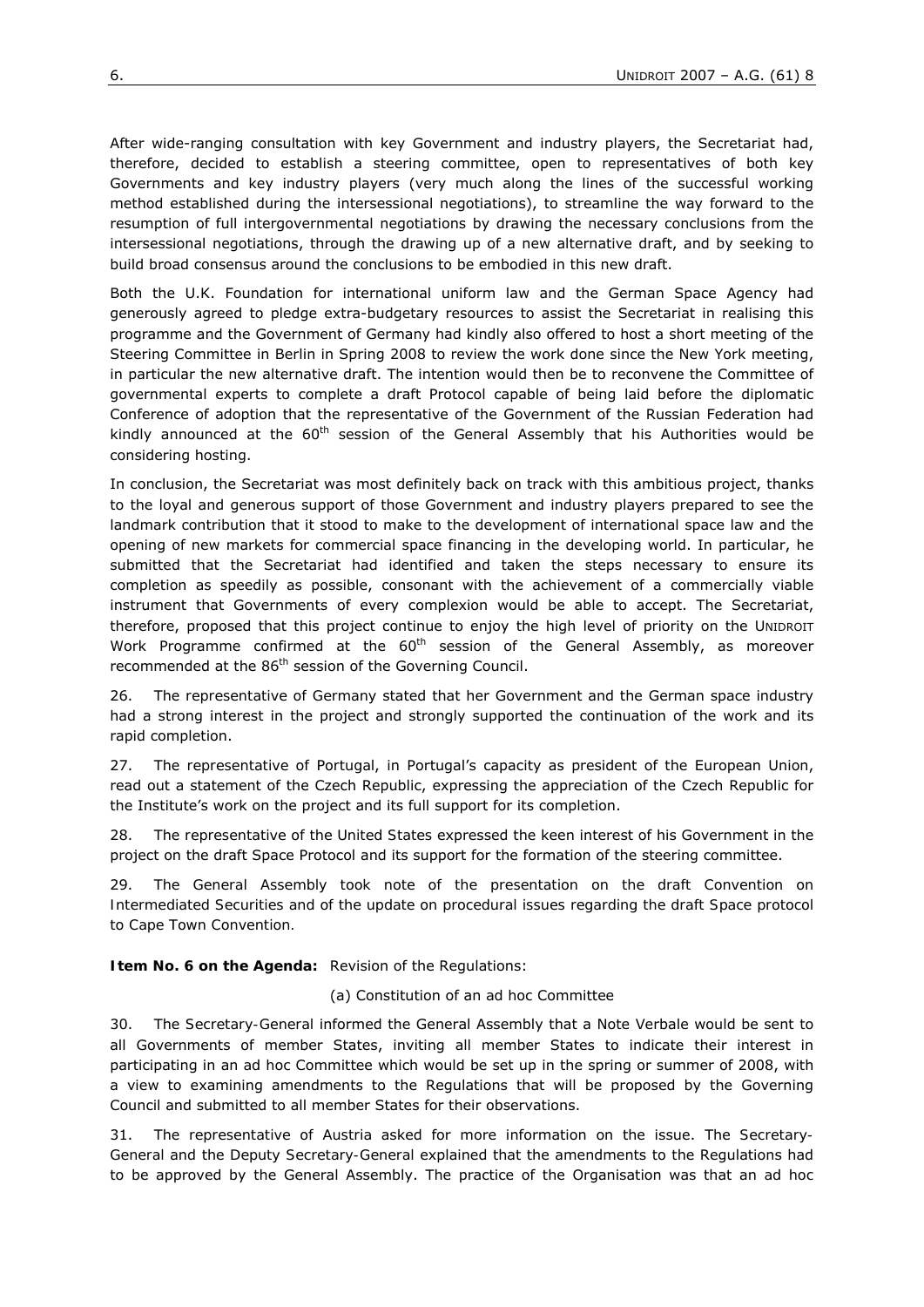Committee of the General Assembly, open to the participation of all members, would examine the proposals made by the Governing Council that would then be submitted to the General Assembly at its next session for their formal approval.

32. *The General Assembly took note that a Note Verbale concerning the setting up of an* ad hoc *Committee of the General Assembly, open to all members, for the revision of the Regulations would be sent to the Governments of the member States.* 

(b) Fast track procedure for the revision of Article 31 (A.G. (61) 3)

33. The *representative of Canada*, in his capacity of chairman of the Finance Committee, and on the request of the Secretary-General, gave a presentation on the proposed amendment of Article 31 of the Regulations. The new rule, as amended, would allow the Finance Committee to give a framework for the draft Budget according to which the Governing Council would then be able to assess the priorities. The amendment had received the full support of the Governing Council at its last session, and of the Secretariat. The fast track procedure was chosen in order to enable implementation of the new rule in time for the adoption of the 2009 Budget. A Note Verbale had been sent by the Secretariat to the Governments of member States, some of which had submitted observations as set out in document A.G. (61) 3.

34. *No observations having been made*, *the President of the General Assembly concluded that the proposed amendment of Article 31 was approved*.

**Item No. 7 on the Agenda:** Final adjustments to the Budget, and approval of the Accounts for the 2006 financial year (A.G. (61) 4 and Accounts 2006)

35. The *Deputy Secretary-General* introduced this item. As shown in Document A.G. (60)4, the Budget for the 2006 financial year, approved by the General Assembly at its 59<sup>th</sup> session on 1 December 2005, provided for actual expenditure of € 2,020,850.00 to be met by receipts of € 1,990,850.00 and an estimated surplus from 2005 of  $∈$  30,000.00. The Budget also provided for receipts and expenditure in the special accounts to balance at  $\epsilon$  6,000.00. During the 2006 financial year, receipts and expenditure had shown increases in comparison with the Budget approved by the General Assembly at its  $59<sup>th</sup>$  session, and accordingly the General Assembly at its 60th session (1 December 2006) approved adjustments to the Chapters and Articles of the Budget.

36. The Accounts for the 2006 financial year indicated that actual receipts (including the 2005 surplus amounting to  $\epsilon$  74,110.49) totalled  $\epsilon$  2,211,521.46 and actual expenditure  $\epsilon$  2,158,921.94, yielding a surplus for the year as a whole of € 52,599.52 (as opposed to the € 30,000.00 estimated by the Secretariat). Receipts and expenditures in the special accounts, amounting to  $\epsilon$  8,215.60, showed a balance.

37. The variations in receipts and expenditure were illustrated analytically in the 2006 Accounts. In requesting that the General Assembly approve the accounts for the 2006 financial year, the Deputy Secretary-General noted that the Accounts had been verified by the Auditor, and that at its 61<sup>st</sup> session, held on 6 October 2006, the Finance Committee had recommended their approval.

38. *No observation having been made, the President of the general Assembly concluded that the Assembly approved the Accounts for 2006.* 

## **Item No. 8 on the Agenda:** Adjustments to the Budget for the 2007 financial year (A.G. (61) 5)

39. The *Deputy Secretary-General* recalled that it was customary for the Secretariat to submit, first to the Finance Committee and then to the General Assembly, a paper indicating any adjustments that might need to be made to the Budget for the current financial year, on the basis of the Accounts available for the previous financial year, the partial accounts available for the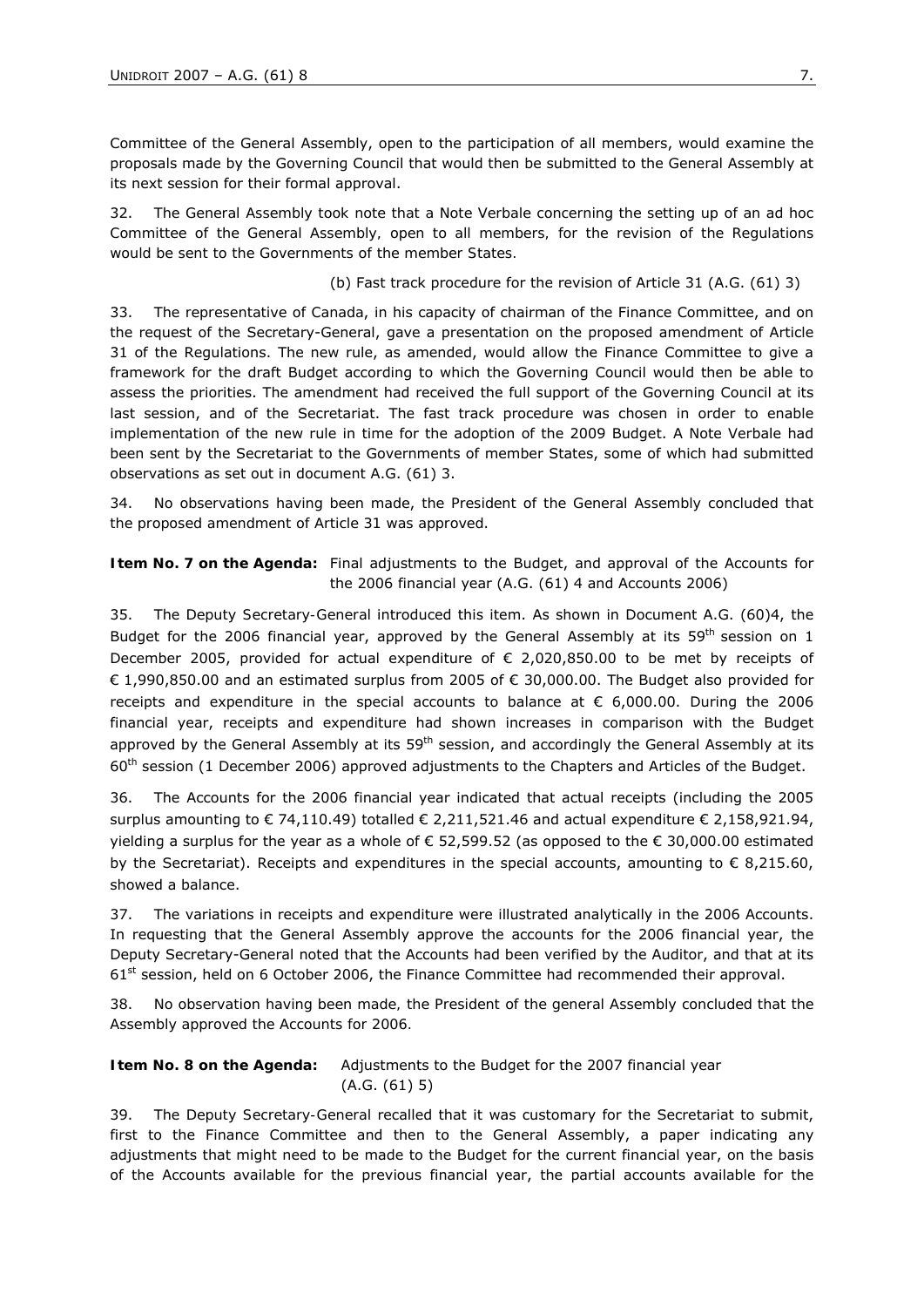current financial year and any other modifications due to exceptional circumstances. The Secretariat considered that it was not necessary to formulate any adjustment to the estimated Budget for the 2007 financial year, as the accounts were expected to be substantially in line with the Budget estimates, with only some minor adjustments within one Chapter.

40. *The General Assembly took note that no adjustments to the Budget for the 2007 financial year were deemed necessary.*

**Item No. 9 on the Agenda:** Arrears in contributions of member States (A.G. (61) 6)

41. The *Deputy Secretary-General* commented on the state of arrears as at 30 October 2007, as set out in Appendix I to Document A.G. (60)5. She pointed out that the situation had improved during the last year ( $\epsilon$  192,641.42 compared to  $\epsilon$  267,521.28 in 2006); the States with arrears had been reduced from seven to four, one of which owed only the contribution for the year 2006. She assured the General Assembly that the Secretariat deployed all necessary efforts towards recovery of arrears, and that it was liaising with the Embassies in Rome as well as with the Administrations of the countries concerned in order to ensure that this issue was brought to the attention of the relevant Governments.

42. The *representative of Uruguay* informed the General Assembly that the internal process for the payment of the arrears had started and that in particular the payment of the 2007 contribution was underway.

43. The *President of the General Assembly* indicated that the information given by the representative of Uruguay was very positive, and she encouraged the Governments with outstanding contributions to investigate what could be done on the issue.

44. *The General Assembly took note of the report of the Secretariat on arrears.* 

**Item No. 10 on the Agenda:** Approval of the draft Budget for 2008 and fixing of the contributions of member States for that financial year (A.G. (61) 7)

45. In introducing this item, the *Deputy Secretary-General* noted that, in accordance with Article 31 of the Regulations of the Institute, in February 2007 the Secretariat prepared first estimates of expenditure and receipts for 2008 which were submitted to the Sub-committee of the Finance Committee at its 107<sup>th</sup> session held in Rome on 6 March 2007, and subsequently to the Governing Council at its 86<sup>th</sup> session (Rome, 16 to 18 April 2007). At that session, the Secretariat informed the Council that after the drafting of the first estimates and the  $107<sup>th</sup>$  session of the Sub-committee of the Finance Committee it had received a letter from Mr Anthony Inglese, member of the Council, offering an extra-statutory contribution of the Government of the United Kingdom of  $E$  50,000 for the funding, for the third year running, of the post of Deputy Secretary-General with function of Chief Administrator. The Secretariat had expressed its gratitude to Mr Inglese and the Government of the United Kingdom for this generous offer and had communicated this important news to the members of the Sub-committee, who had had a short informal meeting on this issue at the seat of the Institute on 4 April 2007. The Secretariat presented the first estimates to the Governing Council and proposed (a) that it accept the extra-statutory contribution of the Government of the United Kingdom and allocate it to the purpose expressly specified; (b) that it approve the draft Budget for the financial year 2008 as drafted on the basis of the first estimates and modified as a consequence of the acceptance of the British extra-statutory contribution. The Governing Council approved these proposals and expressed the opinion that the sum provided for in the Budget which was made available thanks to the British donation should be allocated to Chapters 2 (Salaries) and 3 (Social charges), in particular to the financing of the post of the officer (*hors-cadre)* with depositary function.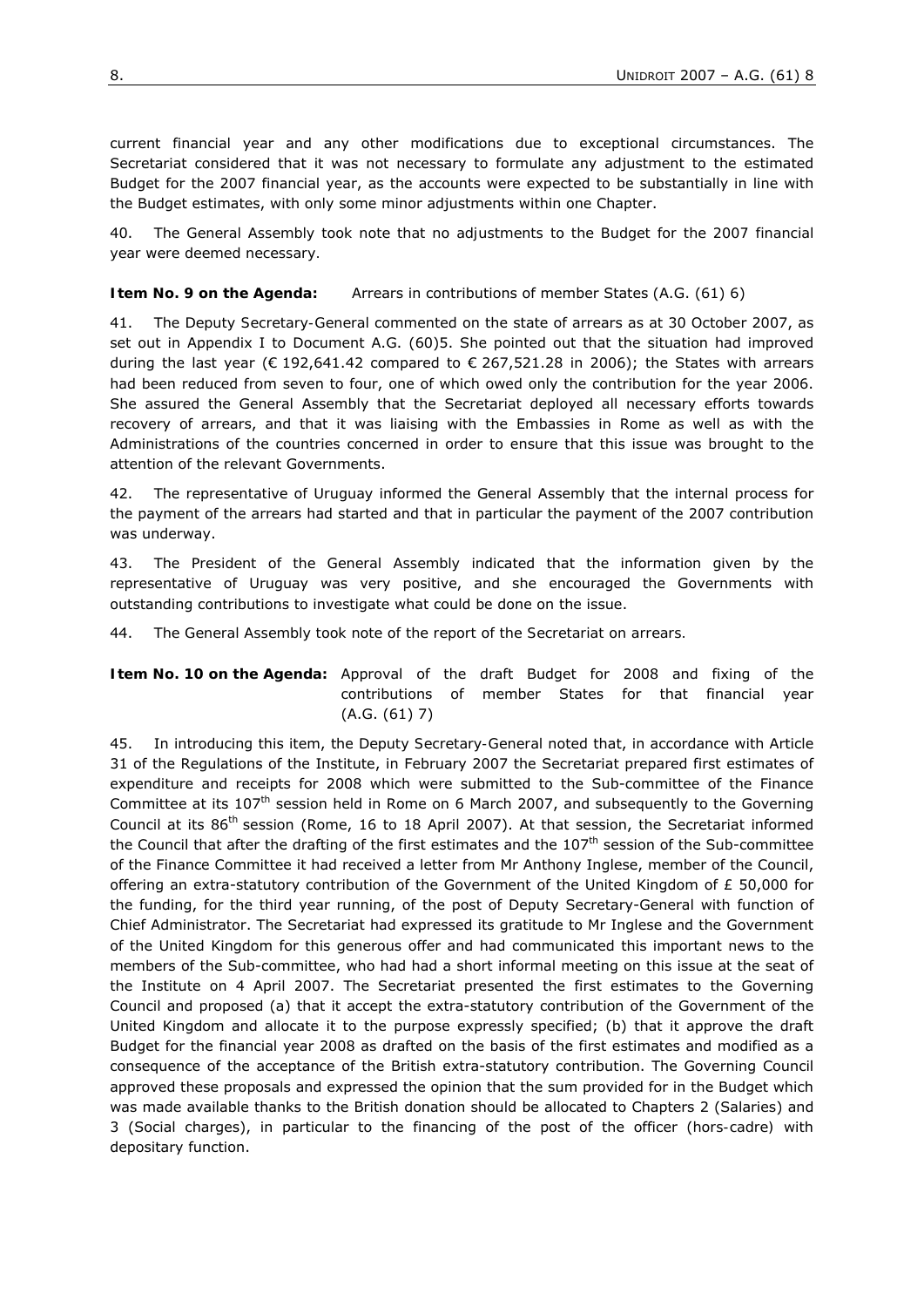46. The draft Budget resulting from this procedure, as set forth in Appendix I to document A.G. (61) 7, was submitted to the Governments of UNIDROIT member States with a view to their formulation of such observations as they might wish to make by 21 September 2007. The Government of Japan sent observations on the draft Budget for the financial year 2008, indicating that it accepted the draft Budget that was sent to it and that it requested the Secretariat to continue to exercise financial disciplines in a strict manner. At its  $62<sup>nd</sup>$  session, the Finance Committee gave its favourable opinion that the General Assembly of member States, at its  $61<sup>st</sup>$ session, should approve the draft Budget for the financial year 2008.

47. As regards the presentation of the draft Budget, the Secretariat considered it preferable to maintain the structure adopted in previous years by retaining the same division of the receipts and the expenditure into chapters and articles. Nevertheless, in order to respect the recommendations of the financial organs of the Institute, namely the Finance Committee and the General Assembly, to allow for greater transparency and to link the expenditure to the different projects and activities of the Institute, the Secretariat adopted the following two innovations:

a) the addition of a statement of the extra-budgetary receipts and expenditure of the Institute, such as the Scholarships Programme which is financed by special contributions of member States or by the allocation of certain private donations. Even if the sums concerned were very modest, and completely without effect on the finances of the Organisation, this would permit the organs of the Institute to more accurately assess the financial aspects of a certain number of projects managed by the Institute which, as they did not appear in the Budget, thus far had not been presented in official documents.

b) the allocation of the expenditure and, where relevant, of the receipts of the various projects and activities of the Institute.

The draft Budget, with these innovations, was submitted to the Finance Committee, which confirmed its support for the greater transparency provided by them, and was then submitted to the General Assembly, for the information of member Governments (Doc. A.G. (61) INF 1 and 2). The Deputy Secretary General indicated that these documents could still be improved and that suggestions of the participants to the General Assembly would help the Secretariat in that task.

48. The draft Budget for 2008 showed a very slight increase in the statutory contributions of member States other than Italy, that would be calculated on the basis of a unit of contribution amounting to  $\epsilon$  2,372, representing an increase of 0.296% over the unit of contribution approved by the General Assembly for the statutory contributions of member States other than Italy for 2007 (€ 2,365).

49. The *President of the General Assembly*, accordingly, invited the General Assembly to adopt the draft budget for 2008.

50. The representative of Canada indicated that its Government welcomed the information documents, while noting that information document AG (61) INF 2 should contain information on the staff resources involved in every project and activity so that the one document would provide a comprehensive and readable account of how the Secretariat's resources are being apportioned.

51. The *representative of the United Kingdom* agreed with the opinion expressed by the representative of Canada.

52. *The President of the General Assembly concluded that the General Assembly had approved the draft Budget for the 2008 financial year.* 

#### **Item No. 11 on the Agenda:** Any other business

53. No other business having been raised, *the President* declared the session closed at 11.30 a.m.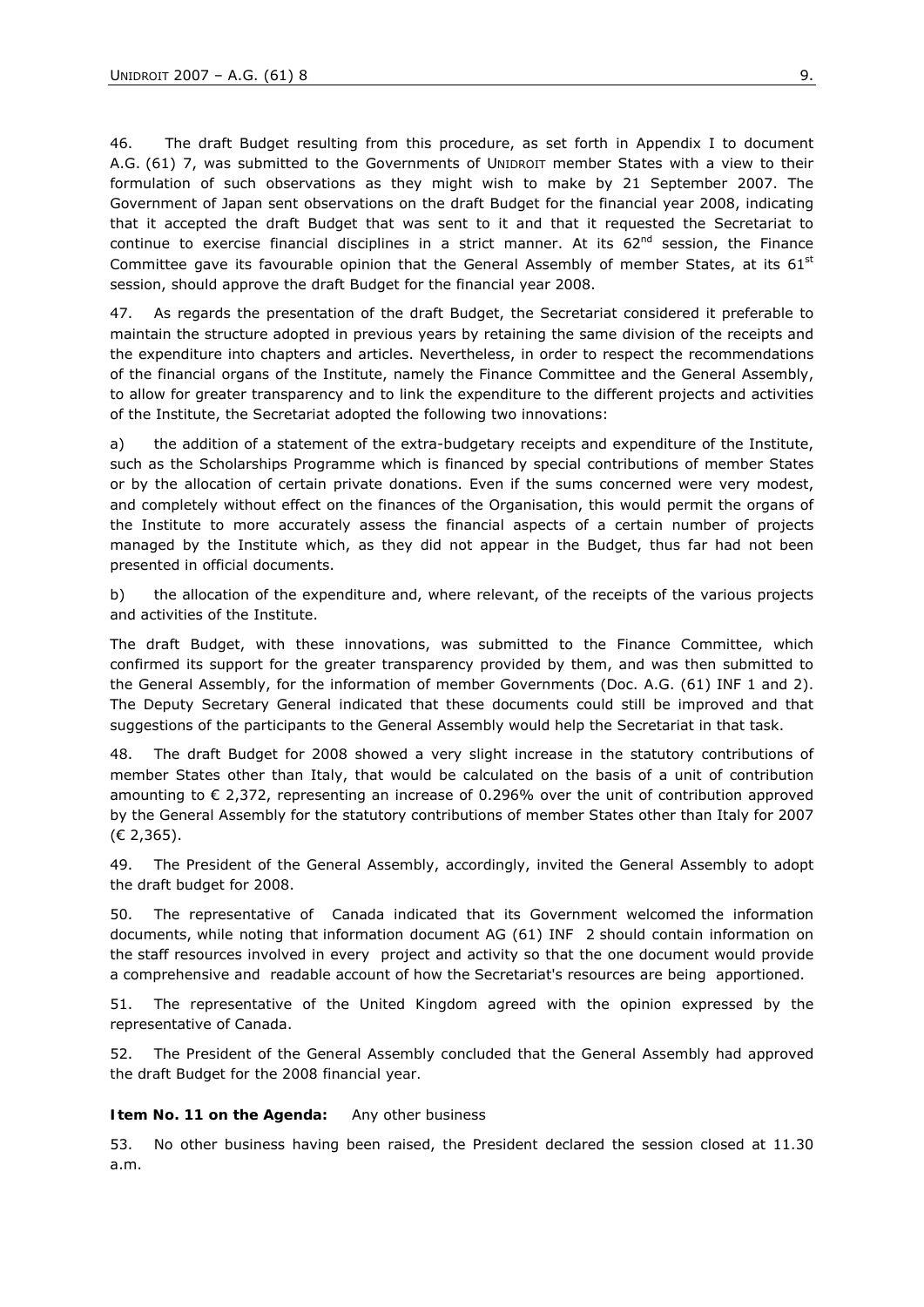### **APPENDIX I**

# **LIST OF PARTICIPANTS/***LISTE DES PARTICIPANTS*

| ARGENTINA/ARGENTINE                                          | Ms Beatriz G. BOSCHI, Minister Counsellor<br>Embassy of Argentina in Italy                                       |
|--------------------------------------------------------------|------------------------------------------------------------------------------------------------------------------|
|                                                              | Ms Maria Fernanda TOGNON<br>Embassy of Argentina in Italy                                                        |
| AUSTRALIA/AUSTRALIE                                          | H.E. Mrs Amanda VANSTONE, Ambassador<br>Embassy of Australia in Italy<br>President of the General Assembly       |
|                                                              | Ms Lee HOLLOWAY, Third Secretary<br>Embassy of Australia in Italy                                                |
| AUSTRIA/AUTRICHE                                             | Ms Ingrid PECH, Minister<br>Embassy of Austria in Italy                                                          |
| BELGIUM/BELGIQUE                                             | Excused / excusé                                                                                                 |
| BOLIVIA/BOLIVIE                                              | Excused / excusé                                                                                                 |
| BRAZIL/ <i>BRESIL</i>                                        | Excused / excusé                                                                                                 |
| <b>BULGARIA/BULGARIE</b>                                     | Excused / excusé                                                                                                 |
| <b>CANADA</b>                                                | Mr Peter EGYED, Counsellor<br>Political and Public Affairs<br>Embassy of Canada in Italy                         |
|                                                              | Mr Kent VACHON, Counsellor<br>Alternate Permanent Representative to FAO, IFAD &WFP<br>Embassy of Canada in Italy |
| CHILE/CHILI                                                  | H.E. Mr G. VALDÉS SUBERCASEAUX, Ambassador<br>Embassy of Chile in Italy                                          |
|                                                              | Mr Julio FIOL, First Secretary<br>Embassy of Chile in Italy                                                      |
|                                                              | Ms Valentina MONASTERIO GÁLVEZ, Lawyer<br>Ministry of Foreign Affairs                                            |
| PEOPLE'S REPUBLIC OF CHINA/<br>REPUBLIQUE POPULAIRE DE CHINE | Mr TONG Zhan, Third Secretary<br>Embassy of the People's Republic of China in Italy                              |
|                                                              | Mr WANG Jianbo, Third Secretary<br>Embassy of the People's Republic of China in Italy                            |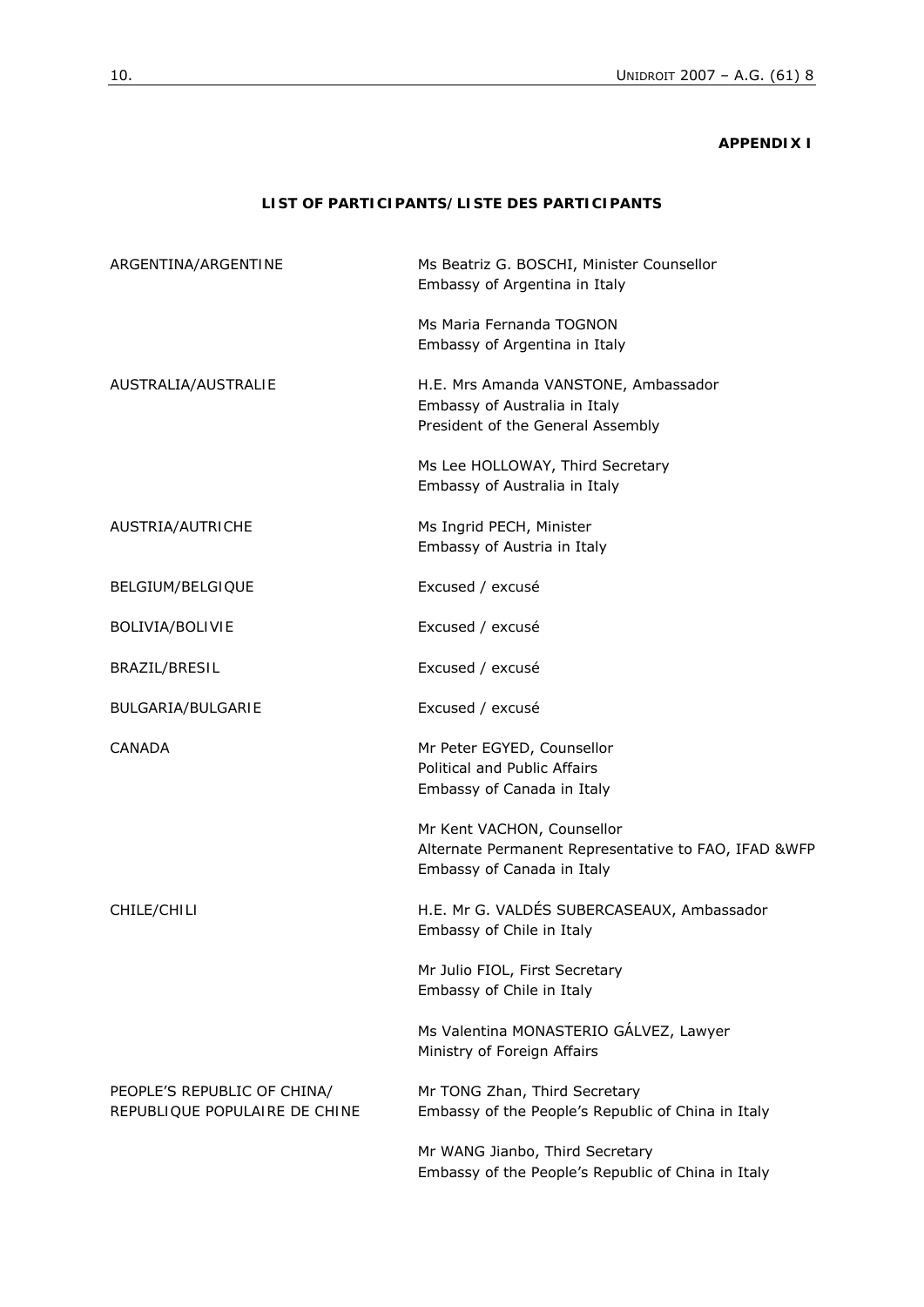| COLOMBIA/COLOMBIE                            | H.E. Mr Sabas PRETELT DE LA VEGA, Ambassador<br>Embassy of Colombia in Italy                   |
|----------------------------------------------|------------------------------------------------------------------------------------------------|
|                                              | Mr Francisco COY GRANADOS, Minister<br>Embassy of Colombia in Italy                            |
|                                              | Ms Beatriz CALVO VILLEGAS, First Secretary<br>Embassy of Colombia in Italy                     |
| CROATIA/CROATIE                              | Excused / excusé                                                                               |
| CYPRUS/CHYPRE                                | Ms Thessalia - Salina SHAMBOS, First Secretary<br>Embassy of the Republic of Cyprus in Rome    |
| <b>CZECH REPUBLIC/</b><br>REPUBLIQUE TCHEQUE | Ms Jana BYSTŘICKÁ<br>Ministry of Education and Youth                                           |
| DENMARK/DANEMARK                             | Excused / excusé                                                                               |
| EGYPT/EGYPTE                                 | Mr Hatem ABDEL KADER, First Secretary<br>Embassy of Egypt in Italy                             |
| ESTONIA/ESTONIE                              | Mr Roman VINARTŠUK, Second Secretary<br>Embassy of Estonia in Italy                            |
| FINLAND/FINLANDE                             | Ms Leena LIUKHONEN, Minister Counsellor<br>Embassy of Finland in Italy                         |
| <b>FRANCE</b>                                | Mme Nicole COCHET, Direction des affaires civiles et du<br>sceau, Ministère de la justice      |
| GERMANY/ALLEMAGNE                            | Ms Susanne HOCK, Third Secretary<br>Embassy of Germany in Italy                                |
|                                              | Ms Eva-Maria UEBBERT, Intern<br>Embassy of Germany in Italy                                    |
| GREECE/GRECE                                 | Ms Maria THEODOROU, First Counsellor<br>Embassy of Greece in Italy                             |
| <b>HOLY SEE/SAINT SIEGE</b>                  | M. Giuseppe DALLA TORRE<br>Président du Tribunal de l'Etat de la Cité du Vatican               |
| HUNGARY/HONGRIE                              | Mrs Andrea PERNYE, First Counsellor<br>Embassy of Hungary in Italy                             |
| INDIA/INDE                                   | Mr M. SUBBARAYUDU, Counsellor<br>Embassy of India in Italy                                     |
| <b>IRAN</b>                                  | Mr Gholamreza NAJJARI, Minister Counsellor<br>Embassy of the Islamic Republic of Iran in Italy |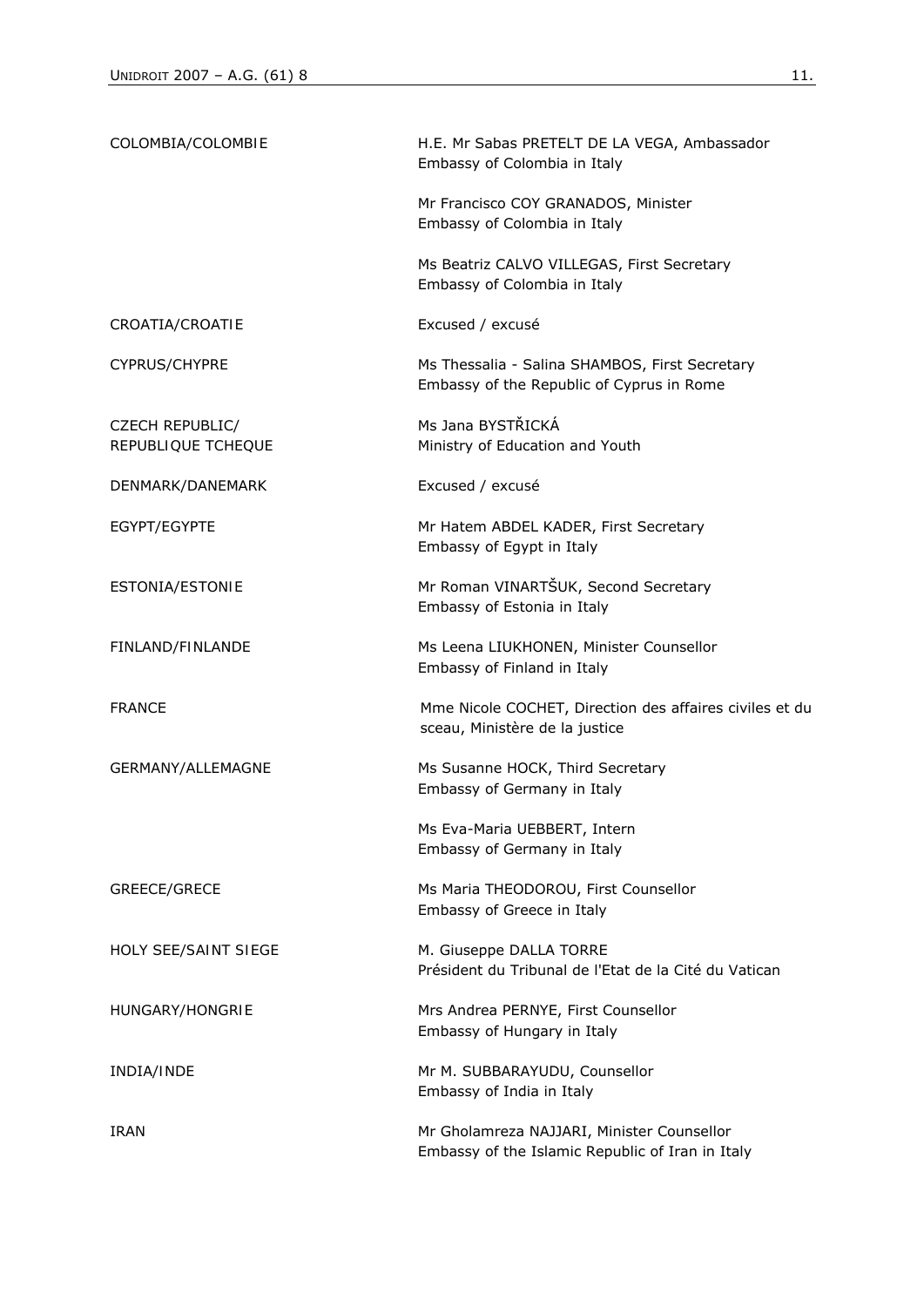| IRELAND/IRLANDE      | Ms Joanne KING, Second Secretary<br>Embassy of Ireland in Italy                                             |
|----------------------|-------------------------------------------------------------------------------------------------------------|
| <b>ISRAEL</b>        | Excused / excusé                                                                                            |
| ITALY/ITALIE         | Mr Paolo MASSA, Counsellor<br>Diplomatic Legal Advisory and Treaties Service<br>Ministry of Foreign Affairs |
| JAPAN/JAPON          | Ms Mariko SHIKAKURA, Second Secretary<br>Embassy of Japan in Italy                                          |
| LATVIA/LETTONIE      | Mr Āris VIGANTS, Counsellor<br>Embassy of Latvia in Italy                                                   |
| LITHUANIA/LITUANIE   | Excused / excusé                                                                                            |
| LUXEMBOURG           | S.E. M. Jean-Louis WOLZFELD, Ambassadeur<br>Ambassade du Grand-Duché de Luxembourg en Italie                |
| MALTA/MALTE          | Ms Ritienne BONAVIA<br>Alternate Permanent Representative to U.N.<br>Embassy of Malta in Italy              |
| MEXICO/MEXIQUE       | H.E. Mr Jorge CHEN, Ambassador<br>Embassy of Mexico in Italy                                                |
|                      | Mr Diego Alonso SIMANCAS GUTIÉRREZ, Second<br>Secretary, Embassy of Mexico in Italy                         |
| NETHERLANDS/PAYS-BAS | Mr Chris DEVILLERS, Second Secretary<br>Embassy of the Netherlands in Italy                                 |
| <b>NICARAGUA</b>     | Excused / excusé                                                                                            |
| NIGERIA              | Chief Franklin B.I. EGOLAM, Director<br>Federal Ministry of Justice                                         |
| NORWAY/NORVEGE       | Mr Arne GJERMUNDSEN, Minister Counsellor<br>Embassy of Norway in Italy                                      |
| <b>PAKISTAN</b>      | Excused / excusé                                                                                            |
| POLAND/POLOGNE       | Mr Marek SZCZEPANOWSKI, First Secretary<br>Embassy of Poland in Italy                                       |
| <b>PORTUGAL</b>      | Mr Carlos VELOSO DA COSTA, Counsellor<br>Embassy of Portugal in Italy                                       |
|                      | Ms Tania ALEXANDRE, Lawyer<br>Ministry of Foreign Affairs                                                   |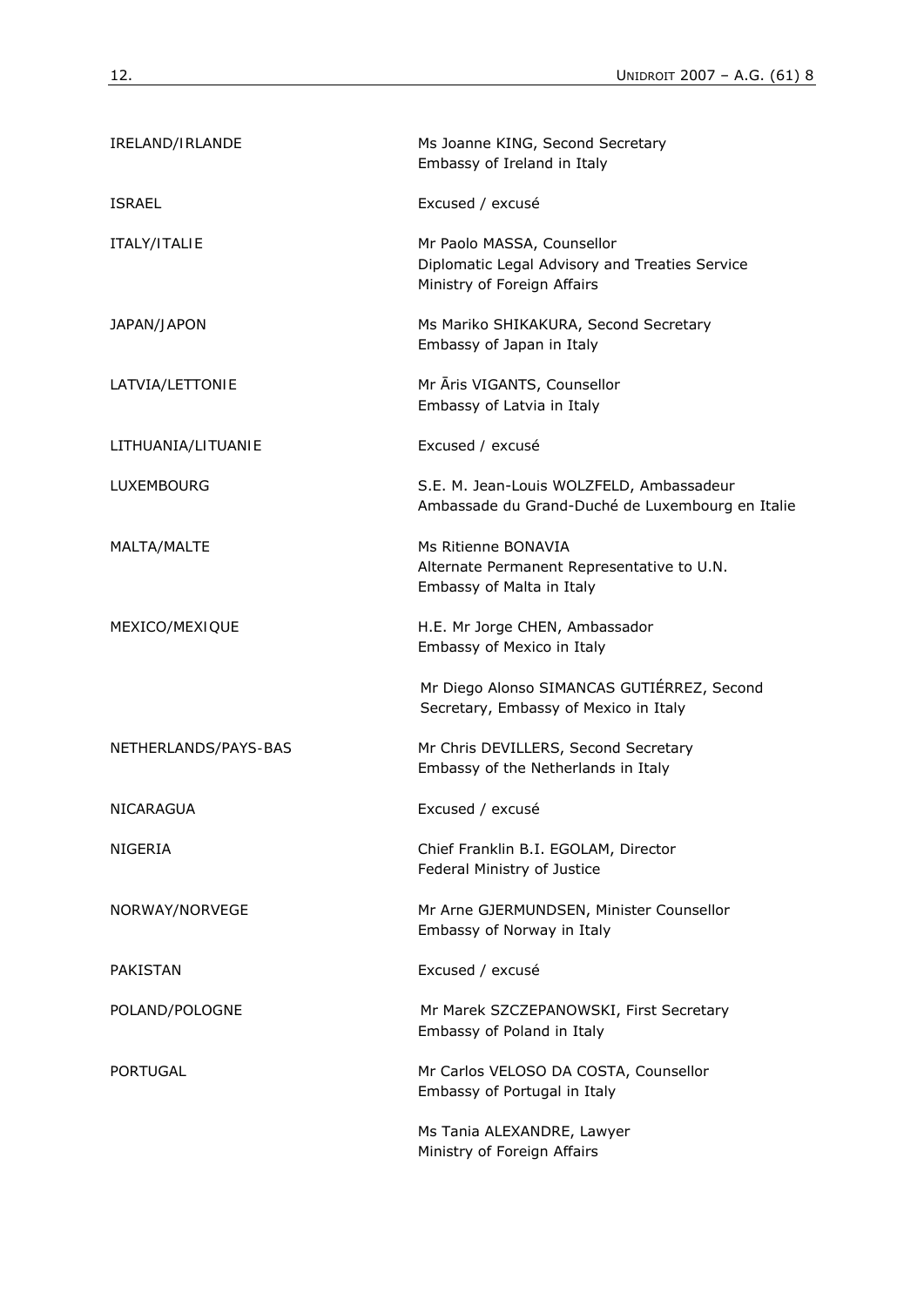| REPUBLIC OF KOREA/<br><b>REPUBLIQUE DE COREE</b>   | Mr Eun-chul LEE, Counsellor<br>Embassy of the Republic of Korea in Italy                                  |
|----------------------------------------------------|-----------------------------------------------------------------------------------------------------------|
| ROMANIA/ROUMANIE                                   | Mrs Cristina POPESCU, Second Secretary<br>Embassy of Romania in Italy                                     |
|                                                    | Mrs Doina DOROFTEI, Third Secretary<br>Embassy of Romania in Italy                                        |
| RUSSIAN FEDERATION/<br><b>FEDERATION DE RUSSIE</b> | Mr Nikolay V. POPOV<br>Director of the Legal Department<br>Ministry for Economic Development and Trade    |
|                                                    | Mr Evgeny TYUSIN, Legal Adviser<br>Trade Representation of the Russian<br>Federation in Italy             |
| SAN MARINO/SAINT-MARIN                             | Mr Victor CRESCENZI, Professor                                                                            |
| SERBIA/SERBIE                                      | Ms Ana PETKOVIC, First Secretary<br>Embassy of Serbia in Italy                                            |
| SLOVAKIA/SLOVAQUIE                                 | Mr Roman GOGA, First Secretary<br>Embassy of the Slovak Republic in Italy                                 |
| SLOVENIA/SLOVENIE                                  | Ms Nuša Anuška VIDETIČ, Adviser<br>Ministry of Justice                                                    |
| SOUTH AFRICA/<br><b>AFRIQUE DU SUD</b>             | Mr Duncan M. SEBEFELO, Counsellor<br>Embassy of South Africa in Italy                                     |
| SPAIN/ESPAGNE                                      | Dr Conrado LOZANO MARTÍN<br>Director of the International Treaties Section<br>Ministry of Foreign Affairs |
| SWEDEN/SUEDE                                       | Ms Jenny LOVÉN, First Secretary<br>Embassy of Sweden in Italy                                             |
| SWITZERLAND/SUISSE                                 | M. Alexander R. MARKUS<br>Chef de section du droit international privé<br>Office fédéral de la justice    |
|                                                    | Mme Manuela LEIMGRUBER, Premier Secrétaire<br>Ambassade de Suisse en Italie                               |
| TUNISIA/TUNISIE                                    | Mr Abdelhamid ABID, Conseiller<br>Ambassade de Tunisie en Italie                                          |
| TURKEY/TURQUIE                                     | Mr Duygu CELESIBOY, Legal Adviser<br>Ministry of Foreign Affairs                                          |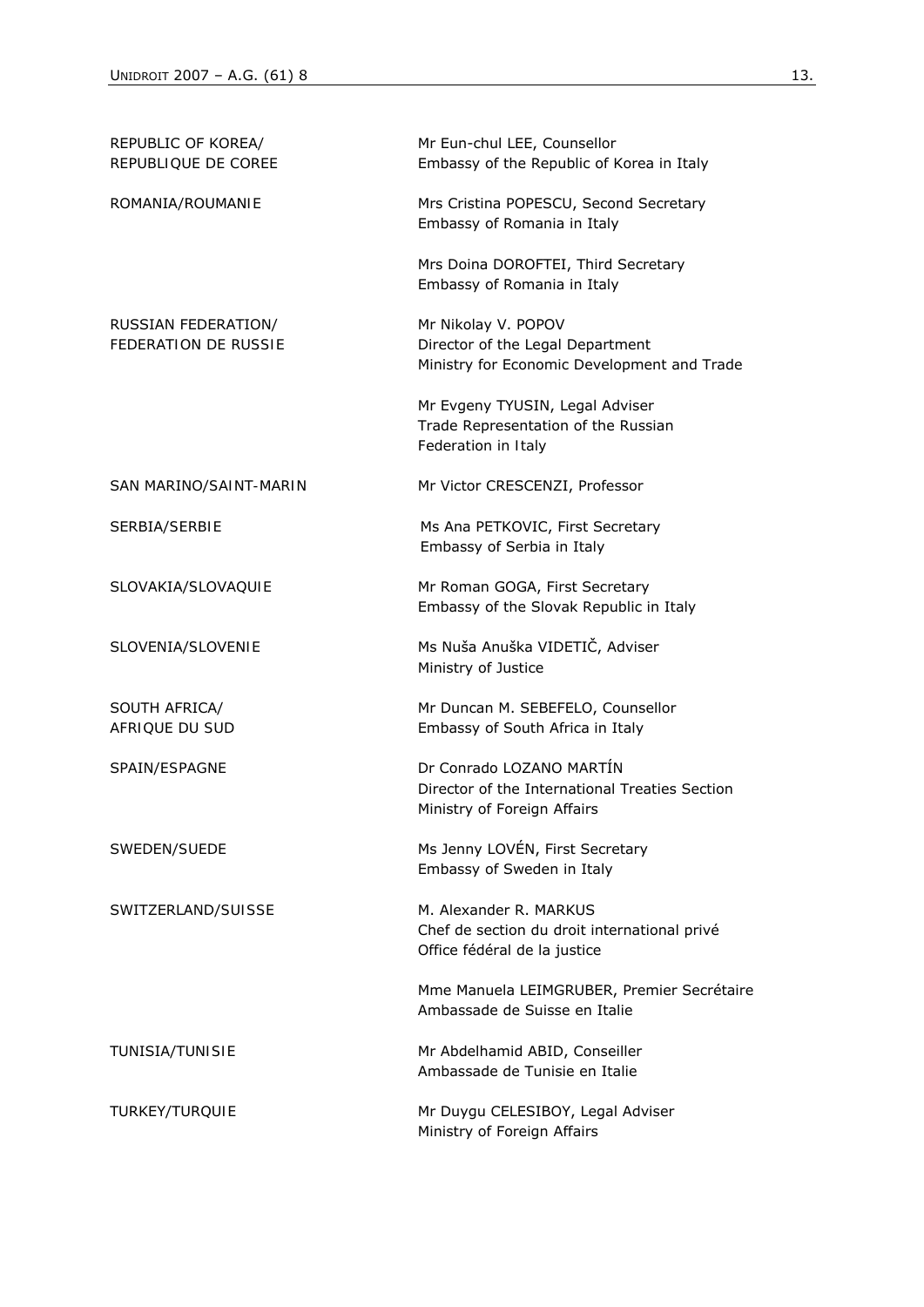| UNITED KINGDOM/<br><b>ROYAUME-UNI</b>                     | Ms Sally MOSS, Head<br>Legislation and International Policy Unit<br>Department of Business, Enterprise and Regulatory<br>Reform                                                  |
|-----------------------------------------------------------|----------------------------------------------------------------------------------------------------------------------------------------------------------------------------------|
|                                                           | Ms Claudia GIUNCHIGLIA, Trade Relations Officer<br>Embassy of the United Kingdom in Italy                                                                                        |
|                                                           | Ms Lynne McGREGOR, Political Officer<br>Embassy of the United Kingdom in Italy                                                                                                   |
| UNITED STATES OF AMERICA/<br><b>FTATS-UNIS D'AMFRIOUF</b> | Mr Leslie S. deGRAFFENRIED, First Secretary<br>Alternate Permanent Representative<br>U.S. Mission to the UN Agencies in Rome<br>Embassy of the United States of America in Italy |
| <b>URUGUAY</b>                                            | Mr Carlos BENTANCOUR, Minister Counsellor<br>Embassy of Uruguay in Italy                                                                                                         |
| VENEZUELA                                                 | Excused / excusé                                                                                                                                                                 |

### **OBSERVERS/***OBSERVATEURS*

| SOVEREIGN MILITARY ORDER | H.E. Mr Aldo PEZZANA CAPRANICA DEL GRILLO |
|--------------------------|-------------------------------------------|
| OF MALTA/ORDRE SOUVERAIN | Ambassador                                |
| MILITAIRE DE MALTE       |                                           |

# **UNIDROIT**

Mr Herbert KRONKE, Secretary-General / *Secrétaire-Général*  Mr Martin STANFORD, Deputy Secretary-General / *Secrétaire Général adjoint*  Mrs Alessandra ZANOBETTI, Deputy Secretary-General / *Secrétaire Général adjoint*